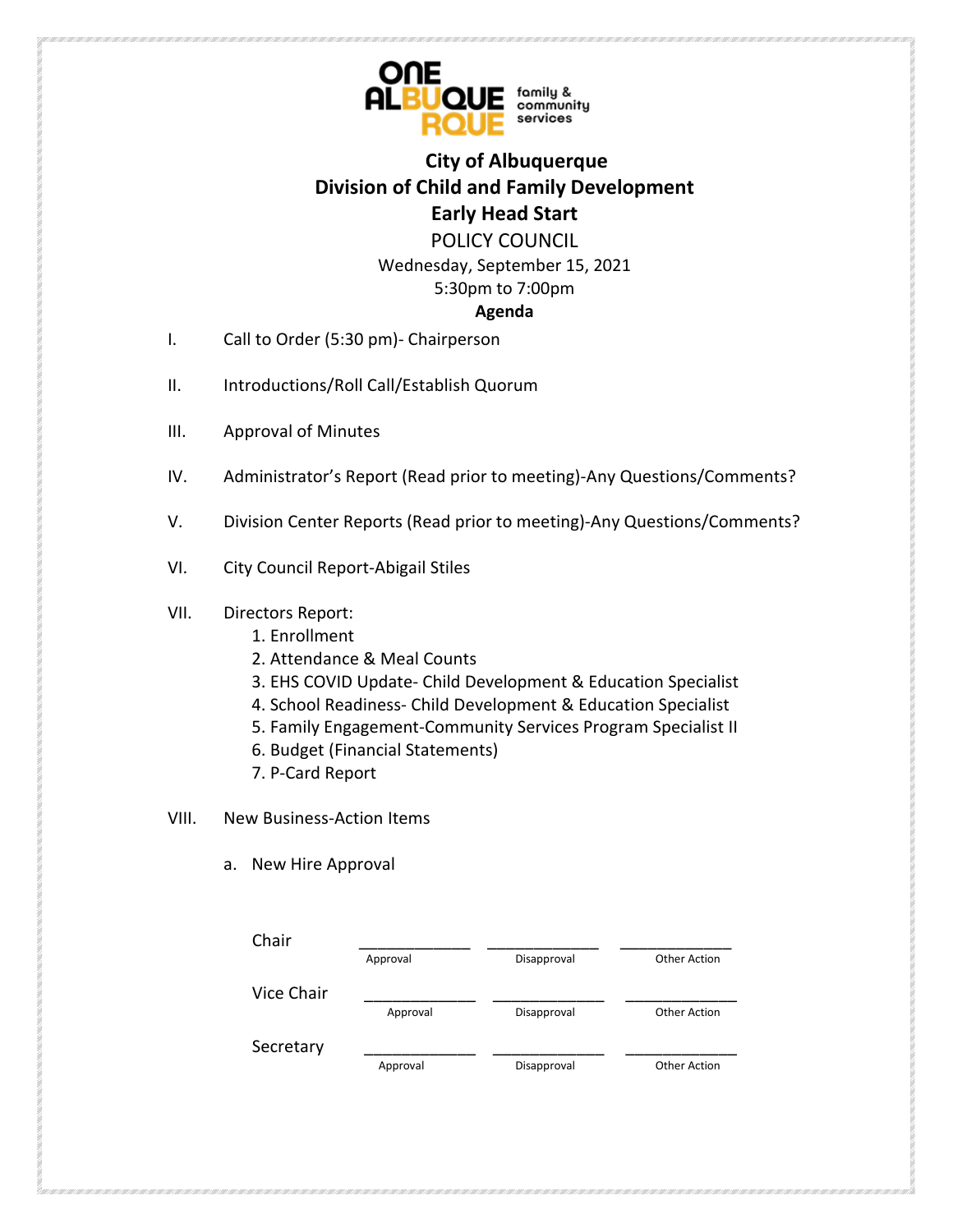- IX. Open Forum
- X. Adjournment

# Next Meeting Date: October 20, 2021

| <b>EHS Policy Council Chair</b>      | Date |
|--------------------------------------|------|
| <b>EHS Policy Council Vice Chair</b> | Date |
| <b>EHS Policy Council Secretary</b>  | Date |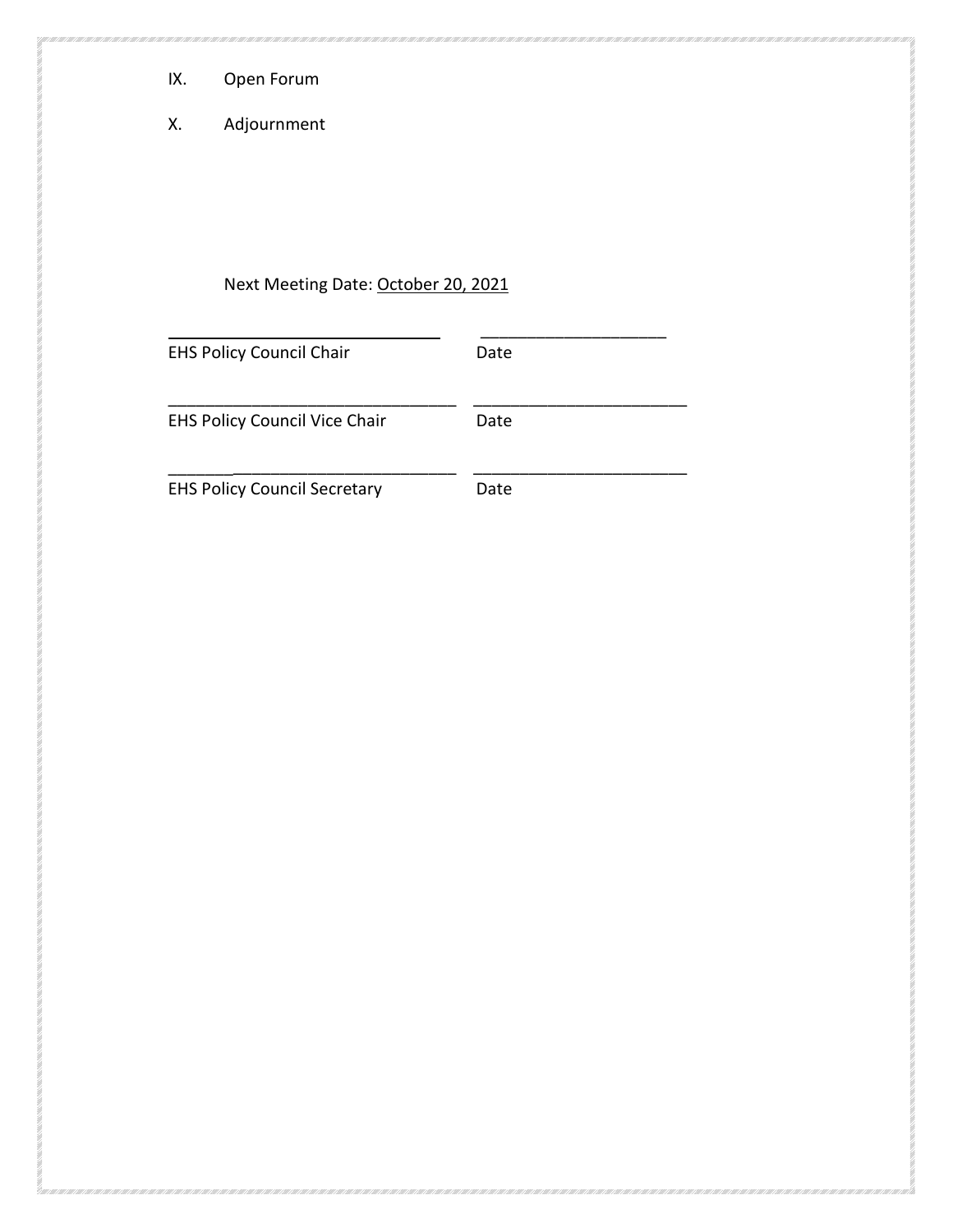

### **City of Albuquerque**

Early Head Start Monthly Program Manager's Report

**Meeting Date:** September 15th 2021 \_**\_\_\_\_\_\_\_\_\_\_\_\_\_\_\_\_\_\_\_\_\_**

**Program:** Division of Child & Family Development

**Name of Person Submitting Report: Daphne Dubriel** 

**Funded Enrollment** 

**Center-Based** 104\_\_\_ **Home-Based** 24\_\_

**Current Enrollment -** 

**Center-Based** 62 **Home-Based** 11

**Explanation, if needed:** City of Albuquerque Early Head Start Staff continues to actively recruit and enroll. There are families on the waiting list that are choosing to not start as of yet due to COVID cases rising. We have vacancies with Home Based program due to a Home Visitor resigning.

#### **I. Content Areas**

#### **A. Education:**

- $\triangleright$  2021 Annual Pre-Service August 2<sup>nd</sup>-6<sup>th</sup>. Staff received education training on Creative Curriculum and Teaching Strategies.
- Data Checkpoint were identified for child outcomes and Parent/Teacher **Conferences**
- $\triangleright$  Initial Home-Visits were completed with all enrolled families
- $\triangleright$  EHS CDA Cohort conducted over the summer with (10) of the (13) EHS staff who did not meet the Office of Head Start minimum requirements of their position were either awarded the CDA credential, renewed their credential or obtained the Infant/Toddler Endorsement. Division Leadership continues to work with staff to gain full compliance
- $\triangleright$  Administrative staff received training for supporting classrooms staff with Curriculum from Teaching Strategies
- Division Leadership was awarded the Home Visitor Endorsement from the CDA Council of Professional Recognition and can now serve as a PD Specialist for the Preschool, Infant/Toddler and Home Visitor Endorsements.

#### **B. Support Services (Mental Health and Disabilities).**

- $\geq$  45 Day Requirements are in progress with Social-Emotional and Development Assessments being administered to each child within 45 days of enrollment
- $\triangleright$  Transition meetings for children transitioning are conducted within 6 months of child's  $3<sup>rd</sup>$  birthday
- Each EHS center received classroom materials to support sensory integration.
- $\triangleright$  Division Leadership is working on getting a Mental Health  $\&$ Disabilities Program Specialist position in place to provide direct oversight of the Mental health & Disabilities Checklist
- ADA Checklist for each EHS site are in progress
- EHS representative continues to participate in quarterly Metro-Area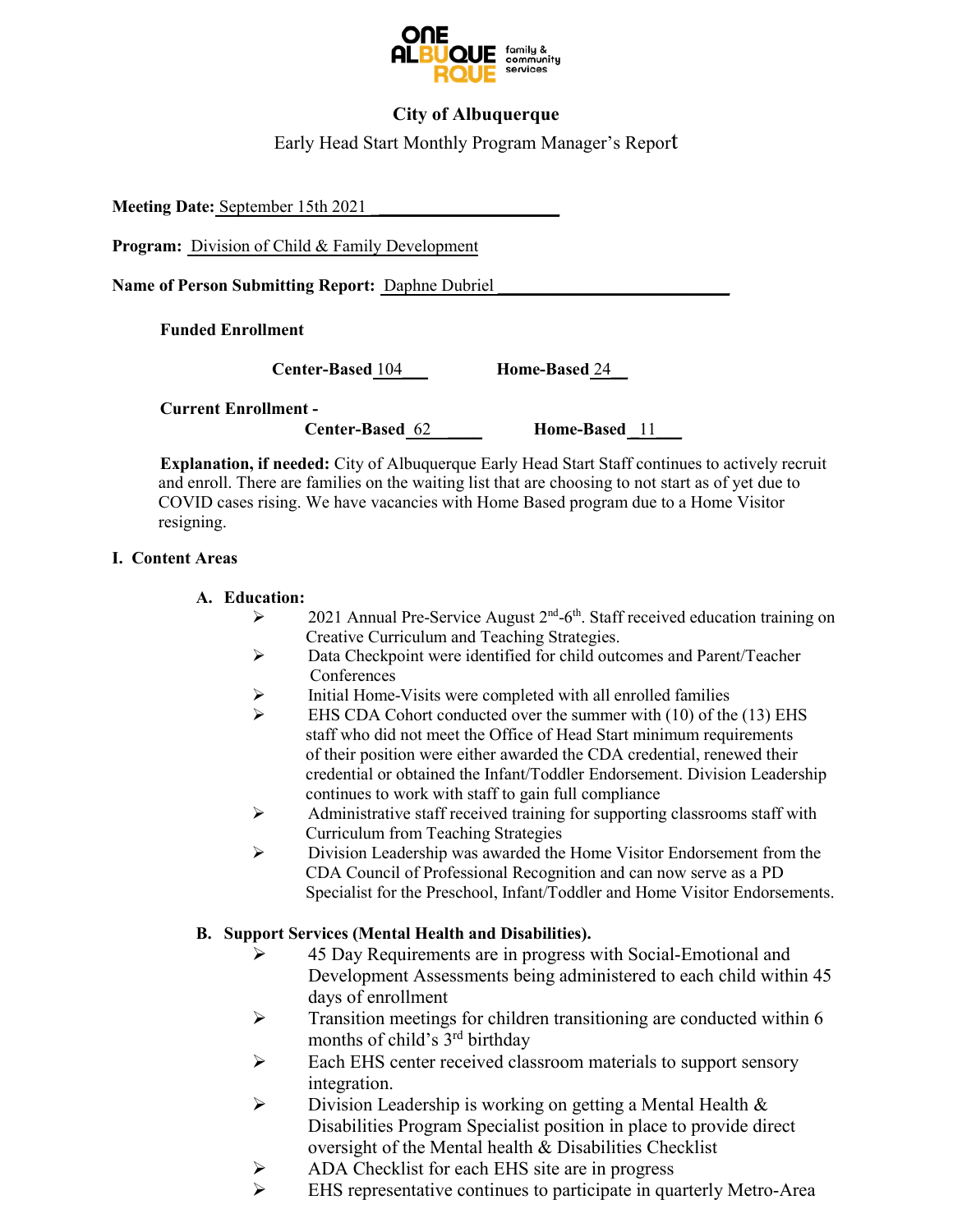# Transition Meetings

# **C. Health/Nutrition/Safety:**

- EHS administrative support staff are faxing Release of Information consent forms to medical and dental providers for Well-Child Checks, Dental Screen and updated immunization records in efforts of receiving records in accordance with 90-day deadline**.**
- All centers are following the ECECD Safe Practices Guidelines**.** Daily COVID screening questions are asked daily with temps being checked of all children, staff and visitors.
- All staff participated in Choosy Kids Training on August  $2<sup>nd</sup>$ . The training support physical movement and nutrition. All classroom received Choosy Kids Curriculum to include music, daily activities
- $\triangleright$  All staff participated in annual Safety Training on August  $2<sup>nd</sup>$  and August 11th.
- $\triangleright$  All centers continue to follow CACFP guidelines<br> $\triangleright$  All centers continue to complete monthly nutrition
- All centers continue to complete monthly nutrition activities
- All staff received annual CACFP and Civil Rights Training
- $\triangleright$  Program has conducted Family Team Meetings to ensure we are able to meet the specialized dietary and/or health related need of children requiring accommodations.
- $\triangleright$  Administrative staff participant in the weekly state calls with Secretary Groginsky to stay abreast of COVID safe practices and ECECD guidelines

# **D. Family and Community Partnerships**:

- $\triangleright$  The division continues to actively establish partnerships with community service providers
- $\triangleright$  All centers have begun providing Monthly Center Parent Meetings<br>  $\triangleright$  Monthly Socializations continue for the Home-Based Program
- Monthly Socializations continue for the Home-Based Program
- Centers are conducting site elections to identify a President, Vice-President and Secretary
- $\triangleright$  The Division continues to participate in Community Outreach events to recruit children and families into the program.
- Division Leadership has update MOU with CNM and is in progress of establishing an MOU with SIPI College.
- $\triangleright$  Division Leadership has agreed to partner with YDI in supporting there educators in obtaining a Child Development Associate (CDA).

### **E. Program Design: Management & Administration**

- Daphne Dubriel Parent Family Engagement Specialist received 90-Day Temporary Upgrade to Interim EHS Program Manager effective August 2, 2021.
- $\triangleright$  Program currently working with OHS on corrective action measures resulting from the (2) areas of non-compliance and (1) area of concern identified in the Focus Area 2 results.
- September 10, 2021 The City CAO reallocated \$500,000.00 to Trumbull EHS renovation
- Division Leadership receiving quotes for Plaza Feliz, Singing Arrow and Trumbull EHS playground upgrades. Each site has been allocated over \$100,000.00 for the upgrades.
- $\triangleright$  (5) vacant Teaching Assistant positions were upgraded to Teacher M12 positions. Teaching Assistants in not a recognized position with EHS, so the (5) position upgrades is a start at phasing out the TA position.
- $\triangleright$  Division Leadership continues to work with the C-Series and M-Series Unions in attempts to negotiate MOU's to meet minimum education requirements of accreditation.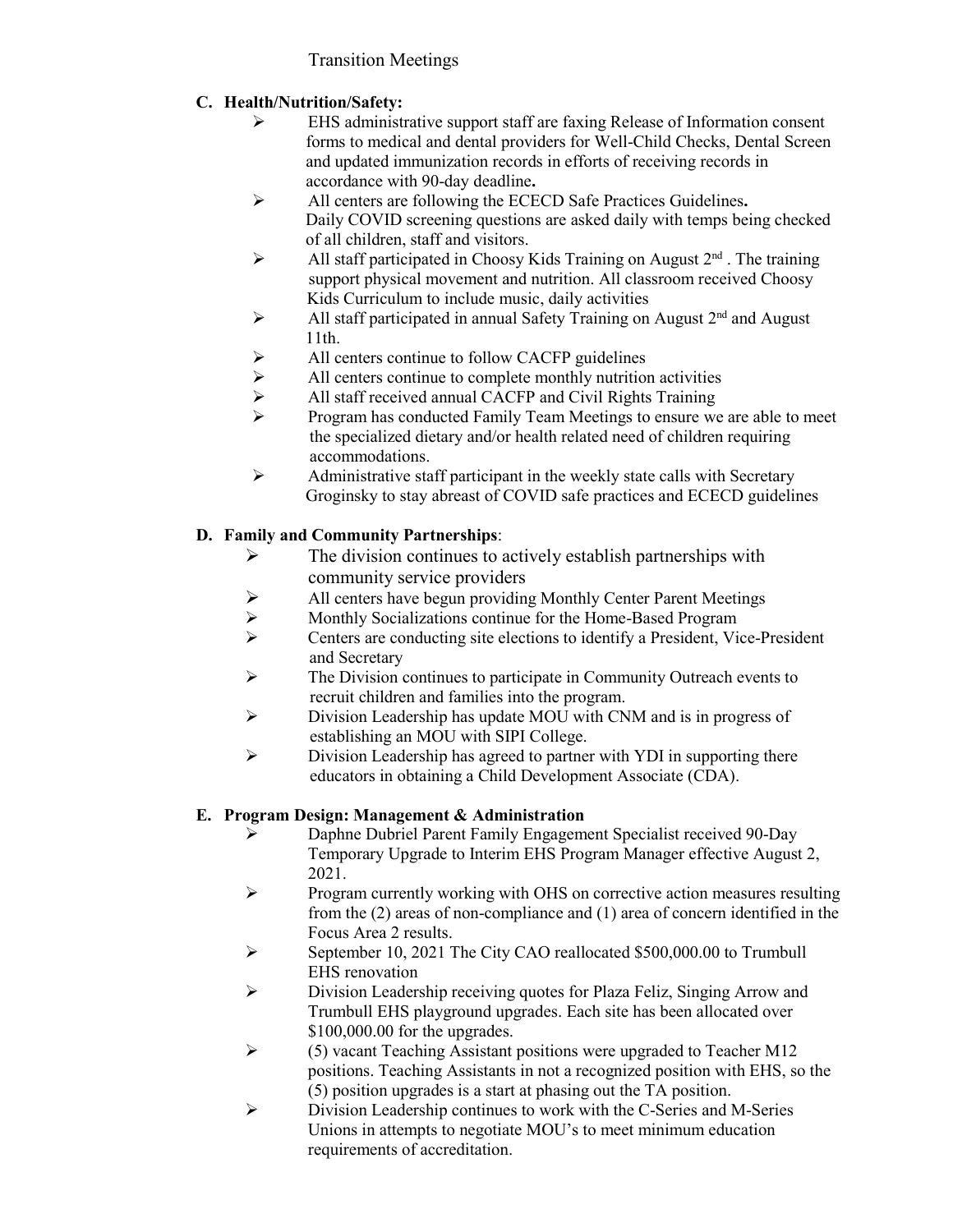- $\triangleright$  Division Leadership is in conversation with the OHS on converting (12) EHS Home-Visiting slots to (8) EHS Center-Based slots to be located at Barelas CDC
- All EHS staff received training on the EHS Policies and Procedures for an August 2021 full adoption and implementation
- The OHS has launched a "Road to 100" focus with the intention being all grantees move swiftly towards full enrolment.

#### **II. New Hires as of September 1, 2021**

#### **EHS Center-Based:**

 Rachel Friday- Hired as a Teaching Assistant began employment on August 2<sup>nd</sup> 2021. Rachel has an AA degree in Child, Youth and Family Development.

**EHS Home-Based:** N/A This reporting period

**II. Involuntary Terminations (Closed Session Discussion): (Non-Seated PC Members & Staff Excluding Division Manager are Excused when Applicable)**

| <b>EHS Center-Based:</b> | $N/A$ This reporting period |
|--------------------------|-----------------------------|
| <b>EHS Home-Based:</b>   | N/A This reporting period   |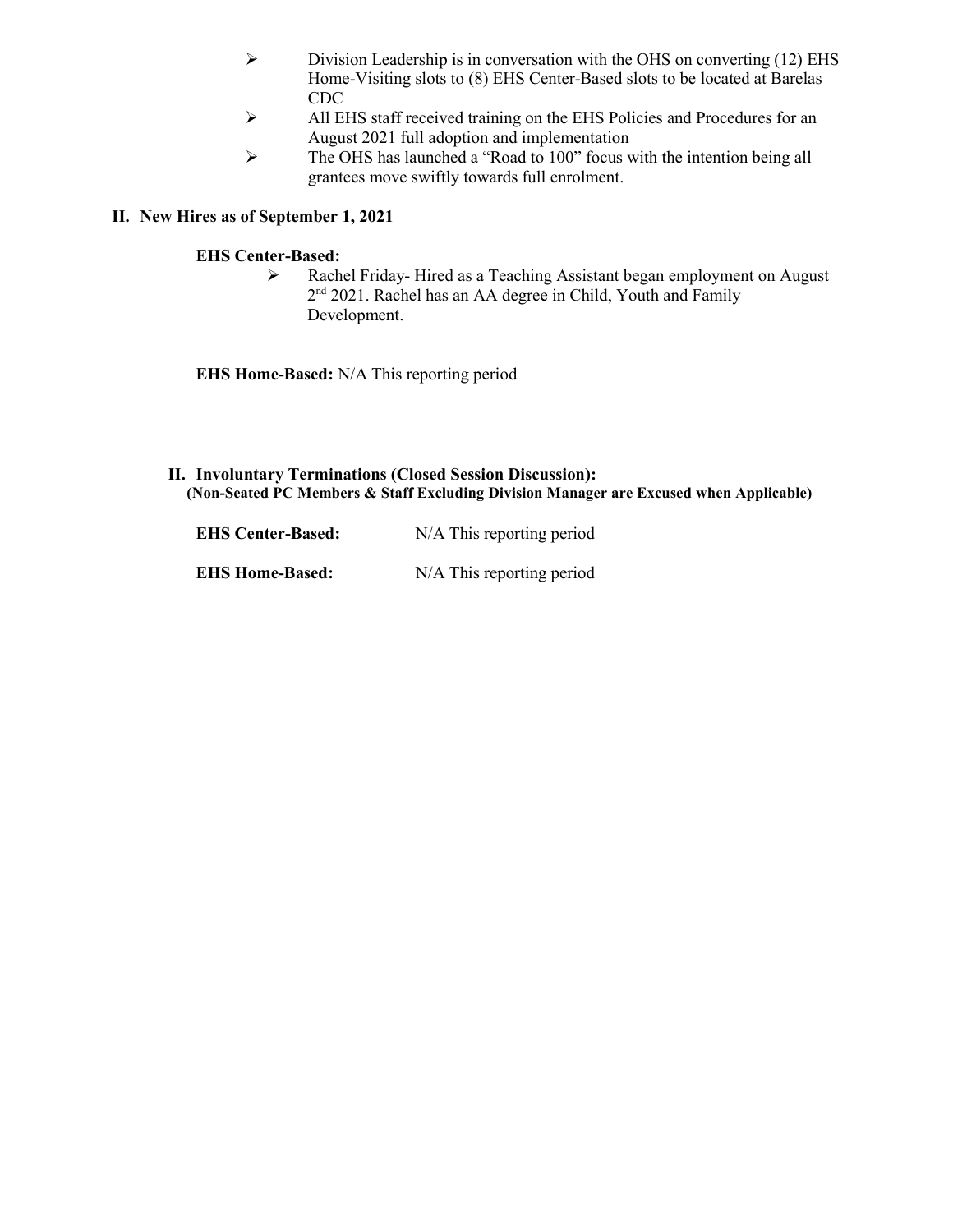



# **EARLY HEAD START Center-Based Monthly Report Form**

**Center Name:** Western Trail Early Head Start **Reporting Period:** August 16-31, 2021 **Submitted by:** Diane Y. Archibeque, Head Teacher

#### **Center-Based Activities:**

**Infant Indoor Play** – This month the teachers and infants focused on hellos and good-byes. We know that it is important that infants have a predictable routine so that they know what to expect when their families leave them for the day so the teachers talked with each infant's family about what kind of routine they would like to have each day at drop-off time and then the teachers did the routine all month long. The teachers played with lots of toys and talked to the infants about the toys that they were playing with. The teachers first observed the infants quietly as they moved and explore the classroom. The teachers noticed how the infants were communicating their needs, preferences, gestures, and vocalizations of words. Then the teachers engaged the infants in conversations by watching and listening closely to try to understand the infant's meanings and intentions. The teachers engaged in a conversation by imitating the infant's vocalizations or responding to their words. They followed the infant's cues to maintain an engaging interaction and respond to their verbal and nonverbal communication. The teachers read the book "Peek-a-Boo" by Roberta Grobel Intrater. The teachers also used scarves to play peek-a-boo with the infants.

**Infant Outside Play –** The teachers played a game called "Bumpy Blanket" they set up a blanket in a large area of the playground where infants could move freely and safely. Depending on the skill level of the infants, they choose balledup towels and small pillows then they placed them under the blanket. The teachers introduced the game to the infants by modeling creeping, crawling, and walking across the surface. They told the infants to look at their big bumpy blanket and told them that they could crawl or roll on the blanket **o**ne at a time. The teachers placed the infants on the blanket and encourage them to maneuver across it. Then the teachers placed toys on the blanket for the children to move toward.

**Toddler Indoor Play** – This month the teachers and the toddlers focused on fine motor skills the teachers gave the toddlers rollers and cookie cutters to help them shape and mold playdough the teachers encouraged the toddlers to use their hands to squeeze and roll the playdough to help build strength in their fine motor skills. Also the teachers chose a few favorite songs of the toddlers to sing with the toddlers. The teachers invited the toddlers to copy the way they were singing. The teachers modeled singing in a whisper, a moderately loud voice, and a very loud voice. Then the teachers asked the toddlers "Can you copy my voice? Listen. I'm going to whisper when I sing." The teachers invited the toddlers to join them in singing the songs. The teachers added body movements as they changed the volume of their voices .Also the teachers invited the toddlers to look at the book of faces. The book they looked at was "American Babies" a global fund for children book. Then they looked at each page and pointed to the faces. They talked about what they saw on the pages for example "Eyes. Do you see the baby's eyes? She has two eyes."

**Toddler Outside Play** – This month the teachers and the toddler's practice taking turns riding the push bikes around the playground. The teachers encouraged the behavior they wanted the toddlers to continue. The teachers counted how many times each child went around the playground. The teachers played a playground textures game by inviting the toddlers to join them for a walk around the playground. The teachers explained that they are going to explore things that you find in the playground and talk about how they feel. The teachers told the toddlers "While we are on our walk, let's look for things that are interesting to touch. Maybe we can find things that are smooth or bumpy or fuzzy." They stopped at different points along there walk and pointed to the things the toddlers liked to touch and observe. The teachers invited the toddlers to explore its texture and talked about what it feels like and encourage children to respond using descriptive words.

**Parent Center Committee Meetings –** We had a parent meeting on August 30, 2021. Our parent Stephanie Pickup led the meeting. We talked about important dates and information: Center closed on Monday, September 6, 2021 in observance of Labor Day! Make sure your child's extra clothes here are appropriate for season and are your child's current size, please remember to continue to wear a mask regardless of your vaccination status, remember new drop off procedures. Even if you are leaving, your cars for just a minute take your child with you! Vaccinations need to be up-todate with the CABQ EHS offices. If you are not up-to date or well child checks and vaccinations, contact your provider or DOH. In-Kind ReadyRosie, Family Engagement Projects - Please bring them in on Monday. Volunteer time must be scheduled with staff. Policy Council is looking for people to participate in policy council! Next parent meeting will be on Wednesday, September 22, 2021 at 3:30 p.m.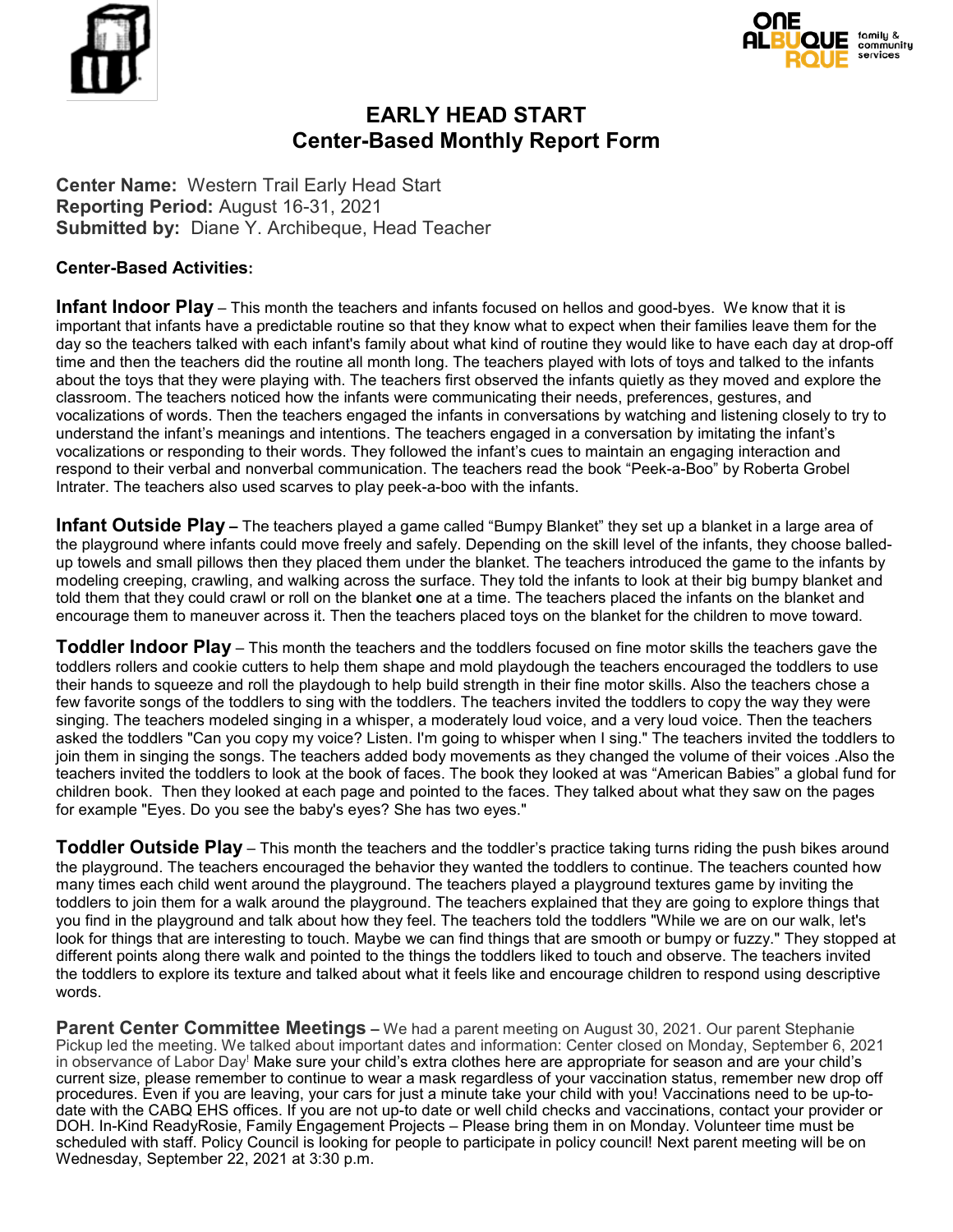



# **EARLY HEAD START Center-Based Monthly Report Form**

**Center Name: Mac Arthur EHS Reporting Period: August 16-Agust 31, 2021 Submitted by: Maria Chacon**

**Center-Based Activities: Classroom are still practicing social distancing and are washing their hands often. By the end of the month children are working on wearing their masks inside the building when not eating or sleeping. Both Classroom worked on transitions. The children were gone for 2 weeks and the teachers worked on the children getting back to their regular school routine.** 

**The infant room focused on increasing language by reading books, giving the children words to use, music, singing nursery rhymes, finger plays, and talking to them while eating and diaper changes. The teacher brought in farm animal toys, pictures and farm animal books into the classroom. The older children are practicing cleaning up after themselves.** 

**In the toddler room, the teachers are focusing on counting and talking while taking nature walks. They change the classroom into a Dinosaur hunting ground and had the children look for dinosaurs with their flash lights. The children also learned about shadows. The children practiced roaring like dinosaurs in the playground and digging in the sand to find the dinosaurs. The teachers brought into the classroom dinosaurs, dinosaurs puzzles, dinosaur pictures and did dinosaur foot prints for art. The children stomped like dinosaurs and took the dinosaurs on nature walks. The children enjoyed it so much, the teachers are going to continue the Dinosaur theme into the month of September**

**Parent Center Committee Meetings:**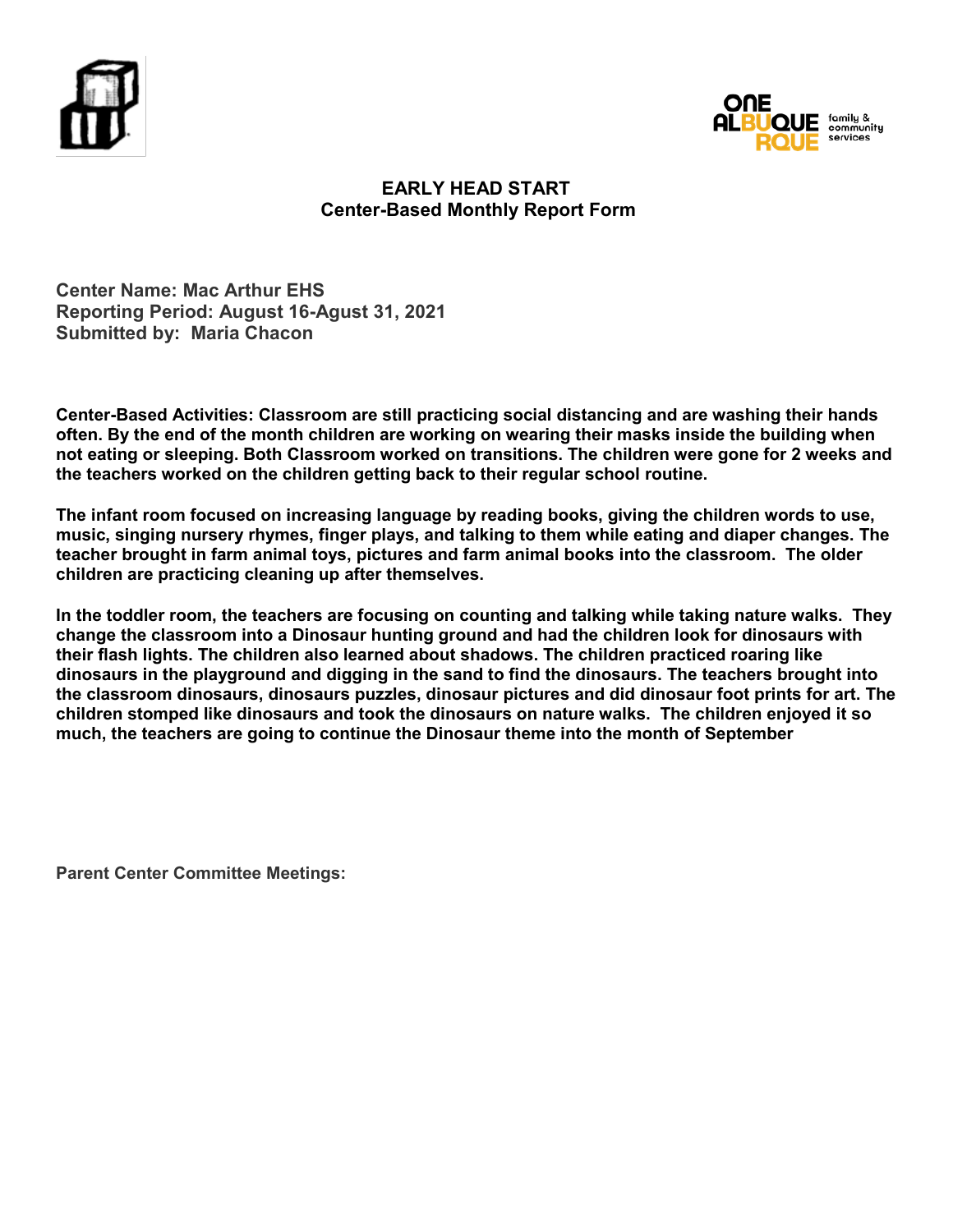



Site/Center: Plaza Feliz Early Head Start Reporting Period: August 2021 Submitted by: Mona Makvandi, Head Teacher

# **Activities at Center:**

In August we welcomed a new child and his family to our One's class. He had an easy transition into the class developing bonds with his teachers and parallel plays near his new friends.

Our classroom play this month explored self and community helpers. We had simple conversation with children about body parts, family members, emergency responders, community helpers and emergency/community helper vehicles. We read several different books about self as well as singing and dancing to "Head Shoulders Knees & Toes". The children also explored the outside play area with a variety of simple activities such as bubbles, throwing balls, and playing chase with friends and teachers.

# **Parent Committee Meetings/Socializations:**

This month we continued using Tadpoles to track transitions, meals, diaper changes, and attendance in both classrooms. We also sent out a survey to see how best to meet the needs of families as well as gauge how families are interested in contributing to In-Kind activities whether at home or through monthly volunteering on site.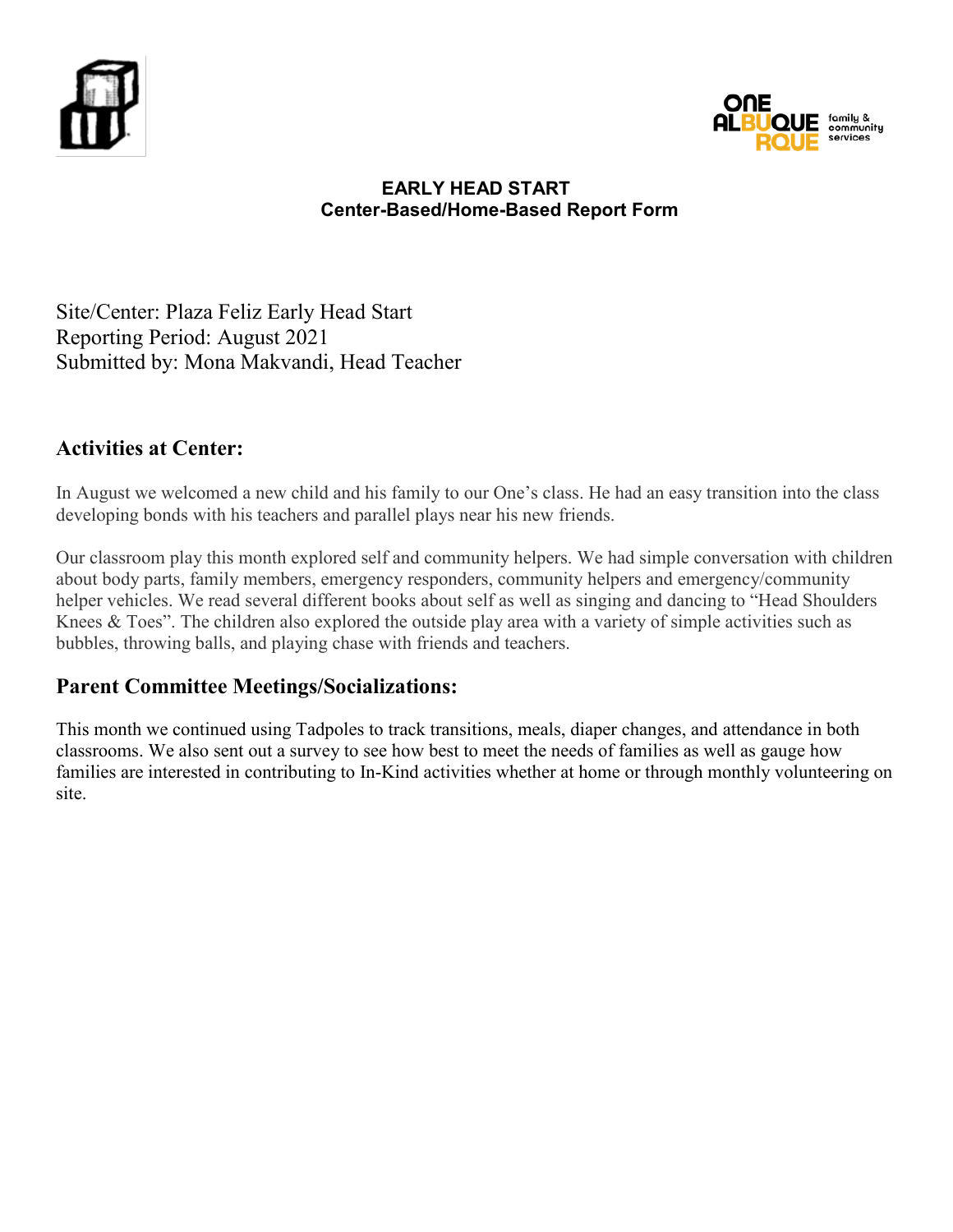



**Center: La Mesa EHS Reporting Period: August 2021 Submitted by: Jessica Walton**

#### **Activities at Center:**

During the month of August, La Mesa EHS had a child start at the center. We have a child that will age out the second week of September and we already have a meeting set up to enroll another child that same week.

We have been using the Tadpoles program as a trial. We have received feed back from parents and they love it. They are happy that they can receive videos and pictures from how their child's day went.

With COVID and new children starting, we have had to do virtual transitions instead of in person. Parents enjoy being able to see how their child's first day is going even with them not being able to be in the classroom.

The children have enjoyed playing outside, going on nature walks and searching for bugs. The children liked watching the ants walk around on the side walk as we sang "The Ant's Go Marching". When the weather was not nice for use to go outside we did active activities inside, such as dancing to music and playing on the soft play structure that we have for the classroom.

#### **Parent Committee Meetings/Socializations:**

Due to COVID, we have not been able to have parent meetings or socializations.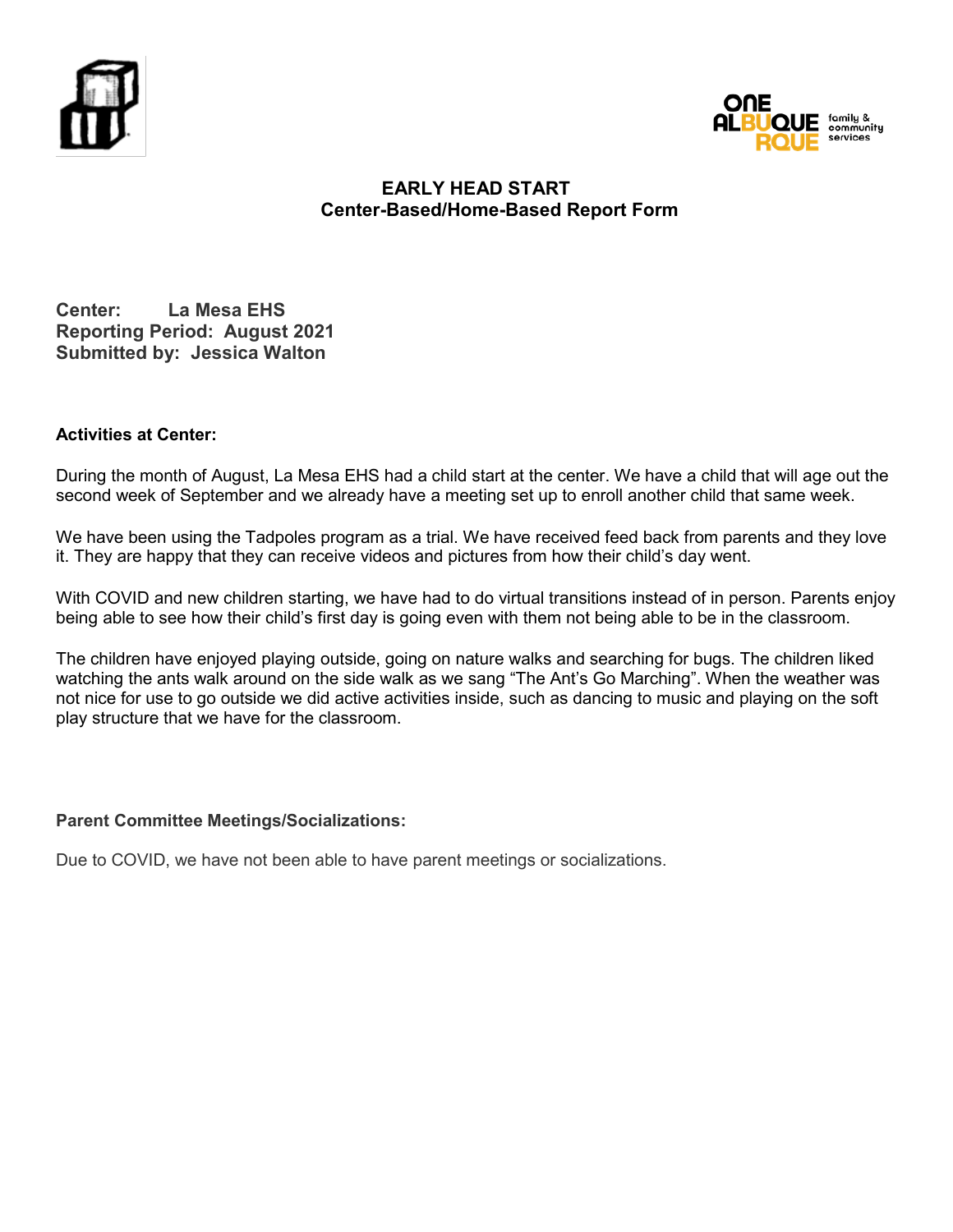



# **EARLY HEAD START Center-Based Monthly Report Form**

**Center Name:** School on Wheels EHS **Reporting Period:** August 2021 **Submitted by:** Bernice Johnson, Head Teacher

# **Center-Based Activities:**

Center was closed for two weeks due Staff Trainings, Home Visits and Classroom set ups. All of our families did great at fulfilling their Home Visits appointments. Some families had asked if they could change their scheduled appointments and we accommodated them and we got ALL of the Home Visits completed on August  $9<sup>th</sup>$  and 10<sup>th</sup>. School was back in session on the 16<sup>th</sup> of August, families were happy to drop off their child at the center. Kids were happy to return to school even though some of the cried. Therapist came to visit their client and they followed the new sets for them (Therapists). The theme for August in the toddler room was Community People and Dinosaurs. The kids liked the dinosaurs more than the Community helpers. The infant room was more on focusing on goals for example: one child to learn how to pull themselves up without being afraid, another child to have more tummy time and floor time, because they really did not like to be on the floor. The children are slowly meeting their goals.

**Parent Center Committee Meetings:**

None at this time.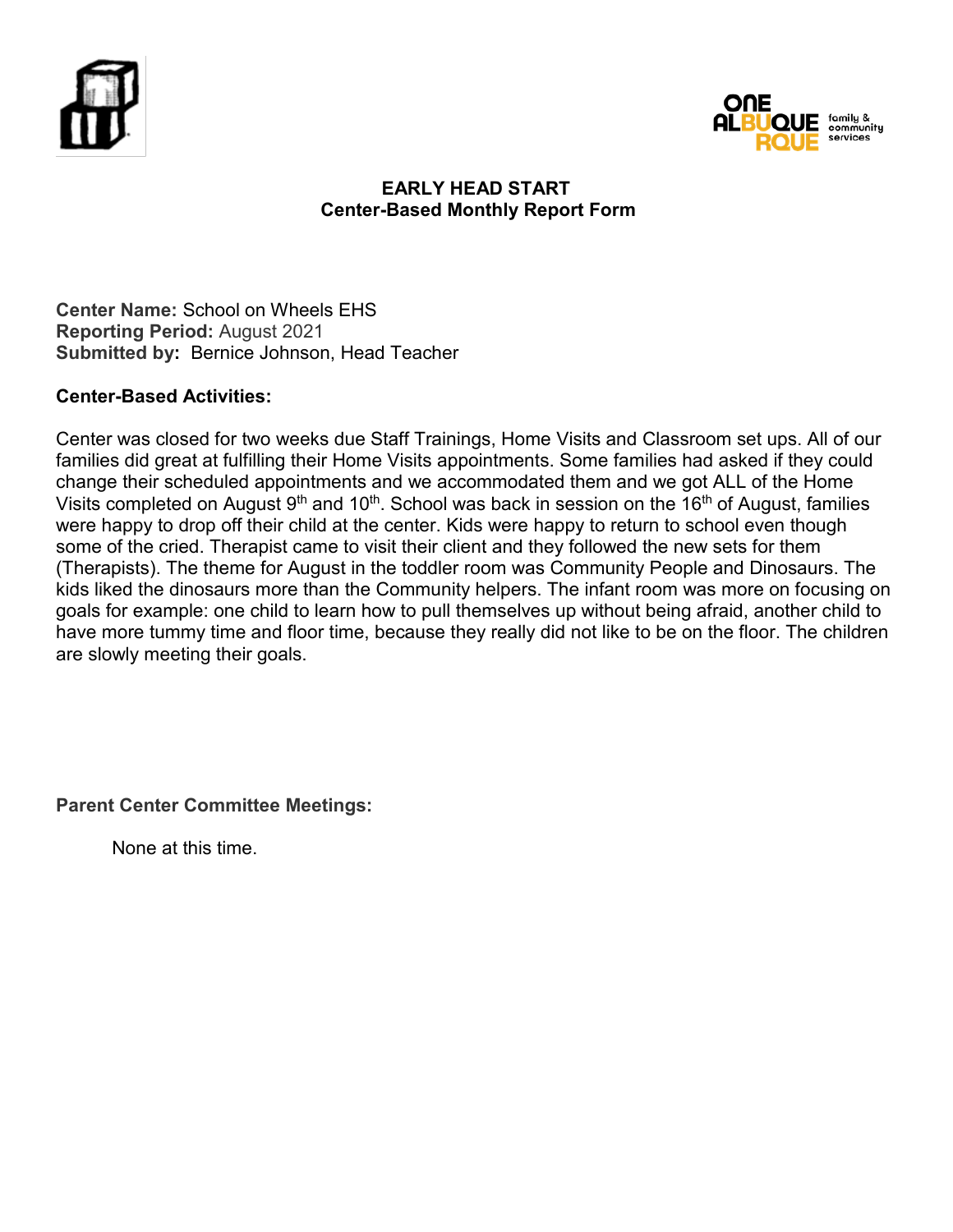



**EARLY HEAD START Home-Based Report Form**

**Reporting Period: August 2021 Submitted by: Valarie Ramirez** 

**Home Based:** 

**Visits are conducted in person, indoor, or outdoor open spaces (weather permitting) with families who are COVID symptom free. Visits are done weekly focusing on Child Development utilizing the Parents as Teachers home based curriculum and Family Outcomes using the PFCE Framework.** 

**One particular activity done in the month of August was called "Beading: Using finger muscles and making patterns", this activity focused on the child's Perceptual, Motor, and Physical Development (fine motor). I took pipe cleaners, laces and various colored beads of different shapes and sizes for activity. Mom first showed child how to string one of the beads onto the lace. Mom said "can you put the blue bead on the red string?" child tried but was unable to grab the other end of the string with her other fingers. Next mom tried with the pipe cleaner, mom showed child how to hold up the pipe cleaner then slip a bead onto it. Child then held onto the pipe clean and was able to successfully place two beads onto the pipe cleaner while mom named the colors of the beads and their shapes -"blue round bead, red square bead". Effort with both pipe cleaner and string is ongoing.** 

**Another activity in August was called "Playing Catch: Tossing and taking turns", this activity focused on the child's Social and Emotional development. I took several balls of different sizes and colors to the visit. Child, mom and I sat on the floor and mom and I tossed the ball the one another then mom said "It's your turn!" Child got up and walked up to me closely and extended arm back as though to toss ball at me then brought arm forward and handed it to me. Mom and I tossed ball to one another again and mom showed child how to toss it. Child walked up again and extended arm back then handed the ball to me gently. Next we used child's large toy truck to toss the balls into. Both mom and I showed child how to toss the balls into the back of truck then child walked up and placed it into the truck. Mom held onto child's hand and guided child's arm to toss the ball into the truck and we both clapped as mom said "Good job!". After several tries with mom guiding child's arm, claps and encouragement, child was able to do a slight toss ball into truck while right in front of truck rather than bending down and placing it into truck.**

**August 2021 Socializations:**

**None held – Missed socializations will be made up throughout the remainder of program year.**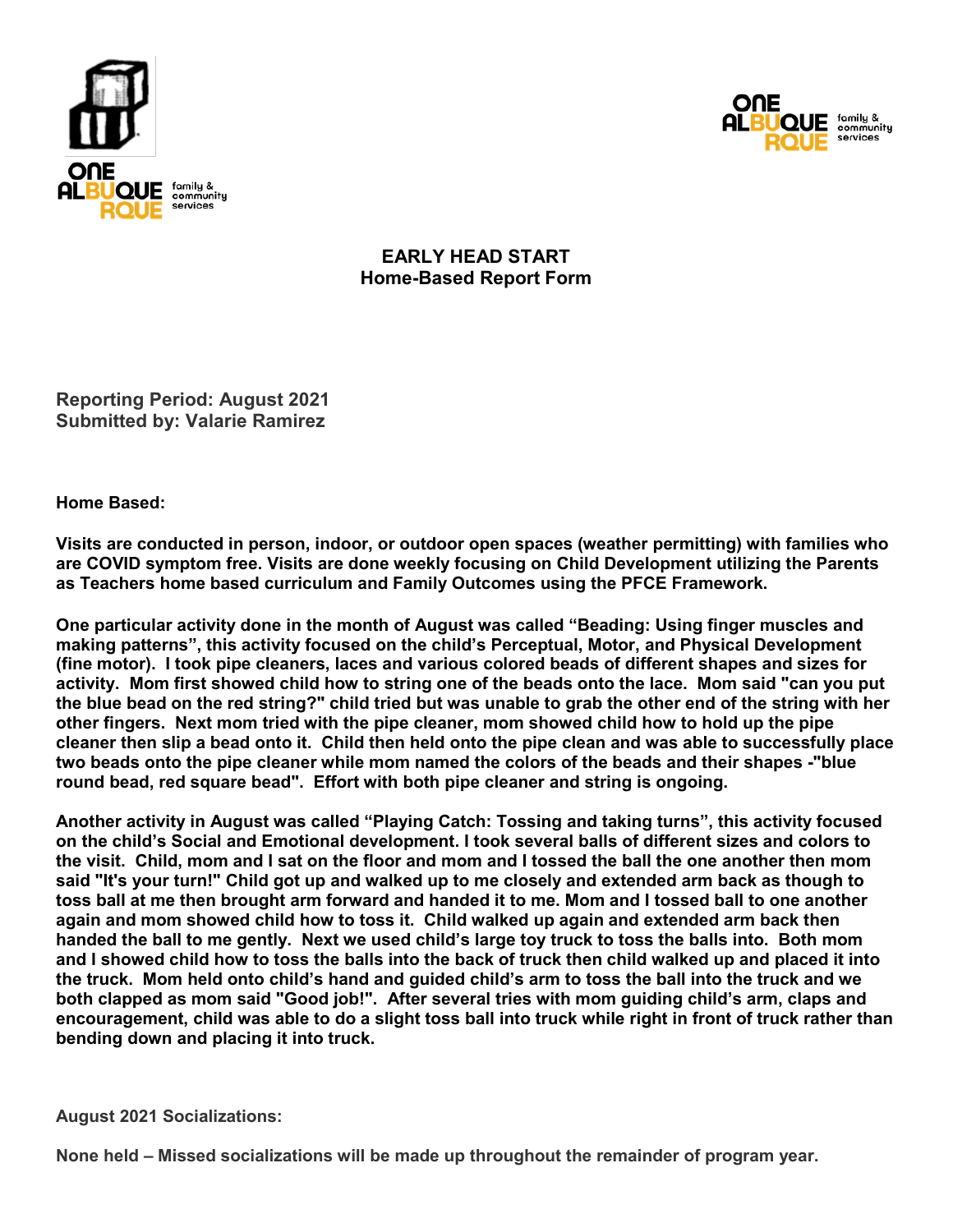



**Center:** Singing Arrow Early Head Start **Reporting Period:** August 2021 **Submitted by:** Yvette Ortiz

**Activities at Center:** Center closed due to staff shortage.

**Parent Committee Meetings/Socializations:**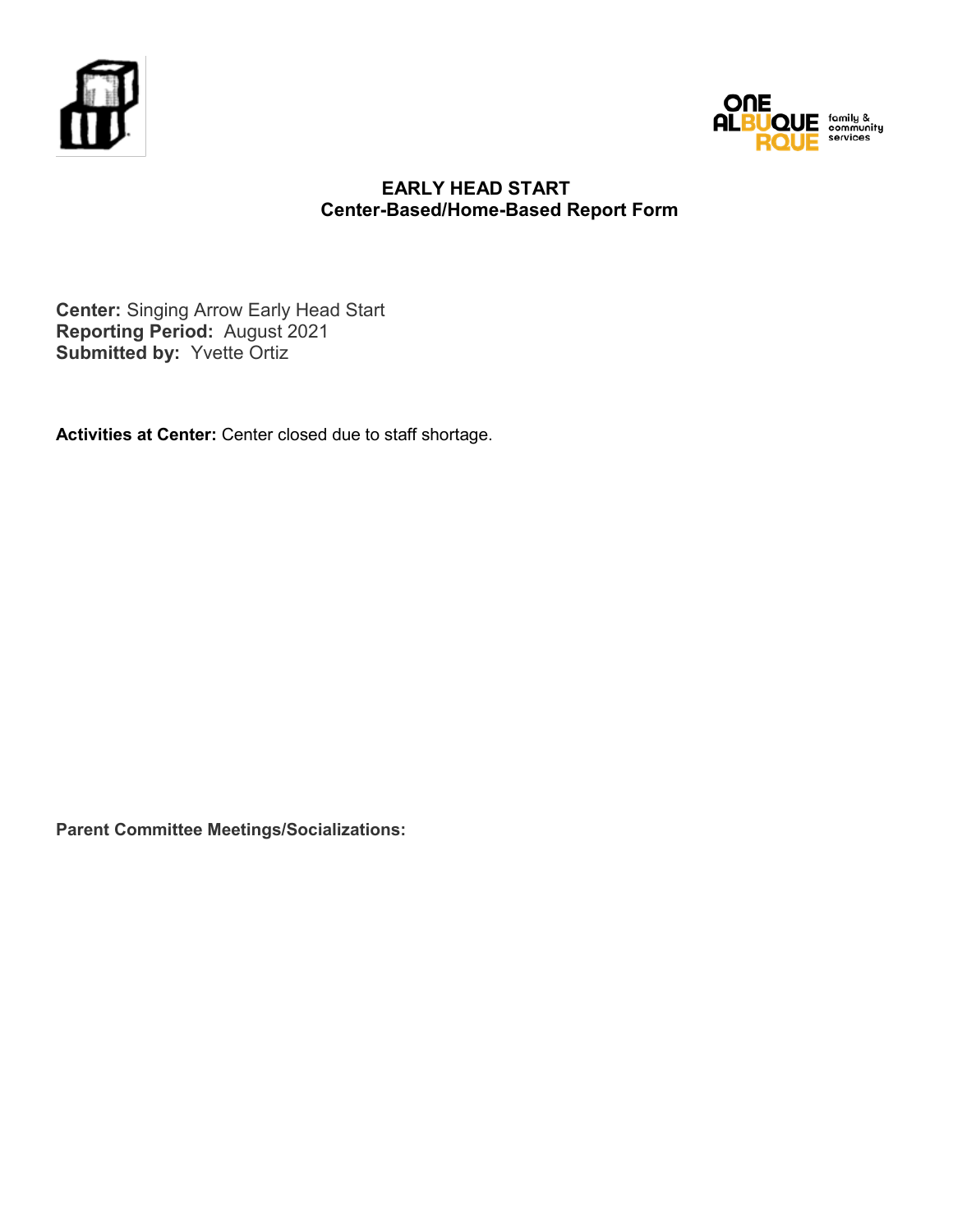



**Center:** Trumbull EHS **Reporting Period:** August 2021 **Submitted by:** Frances Gonzales

**Activities at Center: Trumbull is still closed at this time due to COVID and staff shortage.**

**Parent Committee Meetings/Socializations:**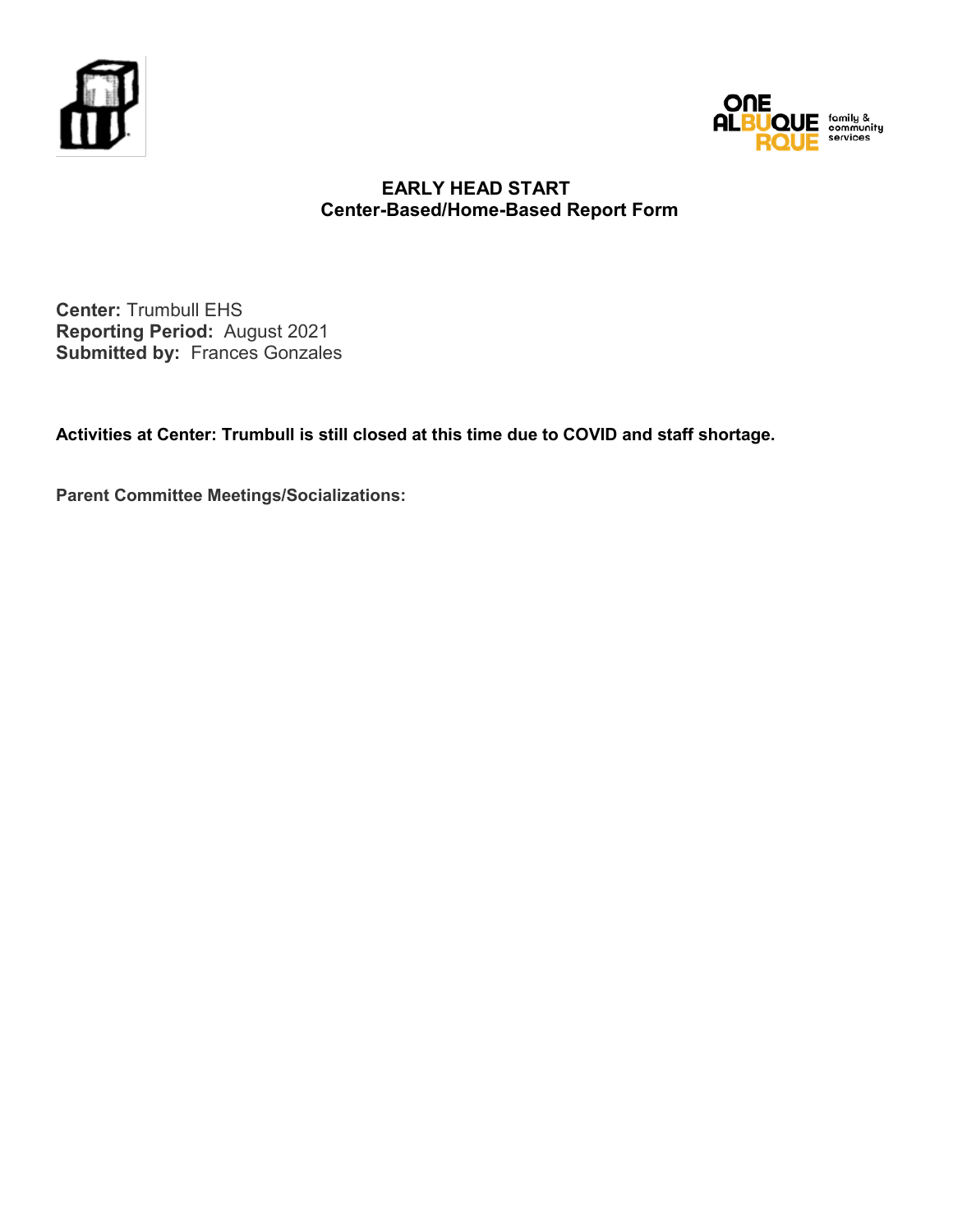8:53 am 9/1/2021

#### **City Of Albuquerque EHS**

#### E25745 **2371 - CACFP Reimbursement Summary**

Program Term: EHS 2021-2022, Program Option: Standard Full Day

Attendance Date: 8/1/2021 - 8/31/2021

**City Of Albuquerque EHS** Operating .<br>Days CACFP Free CACFP Reduced CACFP<br>Paid Breakfast | AM Snack | Lunch | PM Snack | Supper **EHS 2021-2022 Douglas MacArthur** Infant 12 5 0 0 12 0 12 7 0 Toddler 12 8 0 0 68 0 72 53 0 **Douglas MacArthur** 24 13 0 0 80 0 84 60 0 **La Mesa** Toddler 12 8 0 0 77 0 76 67 0 **La Mesa** 12 8 0 0 77 0 76 67 0 **Plaza Feliz** Toddler 12 8 0 0 60 0 61 36 0 Twos | 12 | 7 | 0 | 57 | 0 | 57 | 48 | 0 **Plaza Feliz** 24 15 0 0 117 0 118 84 0 **School On Wheels** Infant | 11 | 6 | 0 | 0 | 11 | 0 | 9 | 7 | 0 Toddler 11 8 0 0 80 0 73 70 0 **School On Wheels** 22 14 0 0 91 0 82 77 0 **Western Trail** Infant 12 5 0 0 9 0 7 6 0 Toddler 12 7 0 0 67 0 68 49 0 **Western Trail** 24 12 0 0 76 0 75 55 0 **City Of Albuquerque EHS** 106 62 0 0 441 0 435 343 0

**Report Totals** 106 62 0 0 441 0 435 343 0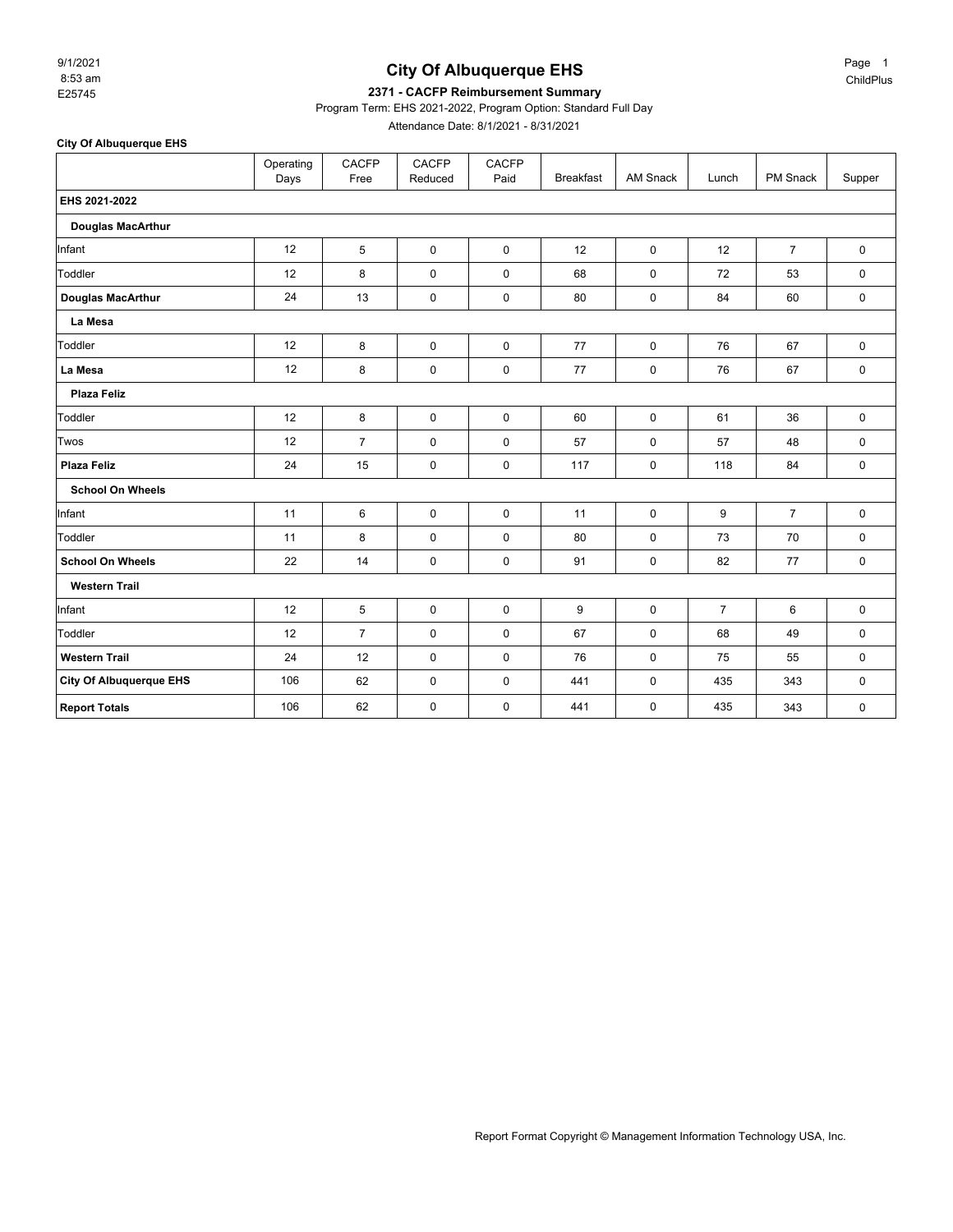# $\frac{9}{11/2021}$  Page 1 of 1 and  $\frac{1}{25745}$  **City Of Albuquerque EHS**

#### **2301 - Average Daily Attendance**

Program Term: EHS 2021-2022, Program Option: Standard Full Day, Attendance Date: 8/16/2021 - 8/31/2021

#### **City Of Albuquerque EHS**

|                          |                                |                      | <b>Attendance Records</b> |                      | Operating                |       |                     | <b>Funded Enrollment</b> |       | <b>Actual Enrollment</b>                      |  |
|--------------------------|--------------------------------|----------------------|---------------------------|----------------------|--------------------------|-------|---------------------|--------------------------|-------|-----------------------------------------------|--|
|                          |                                | Present <sup>9</sup> | Absent <sup>6</sup>       | Neither <sup>'</sup> | ADA <sup>1</sup><br>Days |       | Count  % Attendance |                          |       | Count <sup>2</sup> /% Attendance <sup>3</sup> |  |
| <b>Douglas MacArthur</b> |                                |                      |                           |                      |                          |       |                     |                          |       |                                               |  |
| Infant                   |                                | 12                   | 37                        | $\mathbf 0$          | 12                       | 1.00  | 8                   | 12.50%                   | 4.08  | 24.49%                                        |  |
| <b>Toddler - EH</b>      |                                | 72                   | 24                        | 0                    | 12                       | 6.00  | 8                   | 75.00%                   | 8.00  | 75.00%                                        |  |
|                          | <b>Site Total</b>              | 84                   | 61                        | $\mathbf{0}$         | 12.00 (avg)              | 7.00  | 16                  | 43.75%                   | 12.08 | 57.93%                                        |  |
| La Mesa                  |                                |                      |                           |                      |                          |       |                     |                          |       |                                               |  |
| <b>Toddler - EH</b>      |                                | 77                   | 18                        | $\overline{0}$       | 12                       | 6.42  | 8                   | 80.21%                   | 7.92  | 81.05%                                        |  |
|                          | <b>Site Total</b>              | 77                   | 18                        | 0                    | 12.00 (avg)              | 6.42  | 8                   | 80.21%                   | 7.92  | 81.05%                                        |  |
| <b>Plaza Feliz</b>       |                                |                      |                           |                      |                          |       |                     |                          |       |                                               |  |
| <b>Toddler - EH</b>      |                                |                      |                           |                      | 12                       | 5.08  | 8                   | 63.54%                   | 7.08  | 71.76%                                        |  |
| <b>Twos</b>              |                                | 57                   | 27                        | $\mathbf 0$          | 12                       | 4.75  |                     | 59.38%                   | 7.00  | 67.86%                                        |  |
|                          | <b>Site Total</b>              | 118                  | 51                        | 0                    | 12.00 (avg)              | 9.83  | 16                  | 61.46%                   | 14.08 | 69.82%                                        |  |
| <b>School On Wheels</b>  |                                |                      |                           |                      |                          |       |                     |                          |       |                                               |  |
| Infant                   |                                | 49                   | 7                         | $\mathbf 0$          | 11                       | 4.45  | 8                   | 55.68%                   | 5.09  | 87.50%                                        |  |
| <b>Toddler</b>           |                                | 81                   | 7                         | 0                    | 11                       | 7.36  | 8                   | 92.05%                   | 8.00  | 92.05%                                        |  |
|                          | <b>Site Total</b>              | 130                  | 14                        | 0                    | 11.00 (avg)              | 11.81 | 16                  | 73.86%                   | 13.09 | 90.28%                                        |  |
| <b>Western Trail</b>     |                                |                      |                           |                      |                          |       |                     |                          |       |                                               |  |
| Infant                   |                                | 33                   | 27                        | $\pmb{0}$            | 12                       | 2.75  | 8                   | 34.38%                   | 5.00  | 55.00%                                        |  |
| <b>Toddler</b>           |                                | 69                   | 15                        | 0                    | 12                       | 5.75  | 8                   | 71.88%                   | 7.00  | 82.14%                                        |  |
|                          | <b>Site Total</b>              | 102                  | 42                        | $\mathbf 0$          | $12.00$ (avg)            | 8.50  | 16                  | 53.13%                   | 12.00 | 70.83%                                        |  |
|                          | <b>City Of Albuquerque EHS</b> | 511                  | 186                       | 0                    | 11.78 (avg)              | 43.56 | 72                  | 60.26%                   | 59.17 | 73.31%                                        |  |
|                          | <b>Report Totals</b>           | 511                  | 186                       | 0                    | 11.78 (avg)              | 43.56 | 72                  | 60.26%                   | 59.17 | 73.31%                                        |  |

1. ADA for each clasroom is the sum of statuses selected to count as 'Present' on the setup screen divided by the Operating Days for that classroom.

2. Actual Enrollment Count for each classroom is the sum of the Present and Absent columns divided by the Operating Days

3. Percent Attendance is the Present count divided by the sum of Present and Absent Count

4. Site totals for ADA, Funded Enrollment Count, and Actual Enrollment count are the sum of that count for each of the site's classrooms.

5. Statuses counted as Present: Present(P), Present Offsite(PO), Tardy(T), Left Early(LE), Tardy and Left Early(TLE)

6. Statuses counted as Absent: Excused(E), Unexcused(U)

7. Statuses counted as Neither: Not Scheduled (N)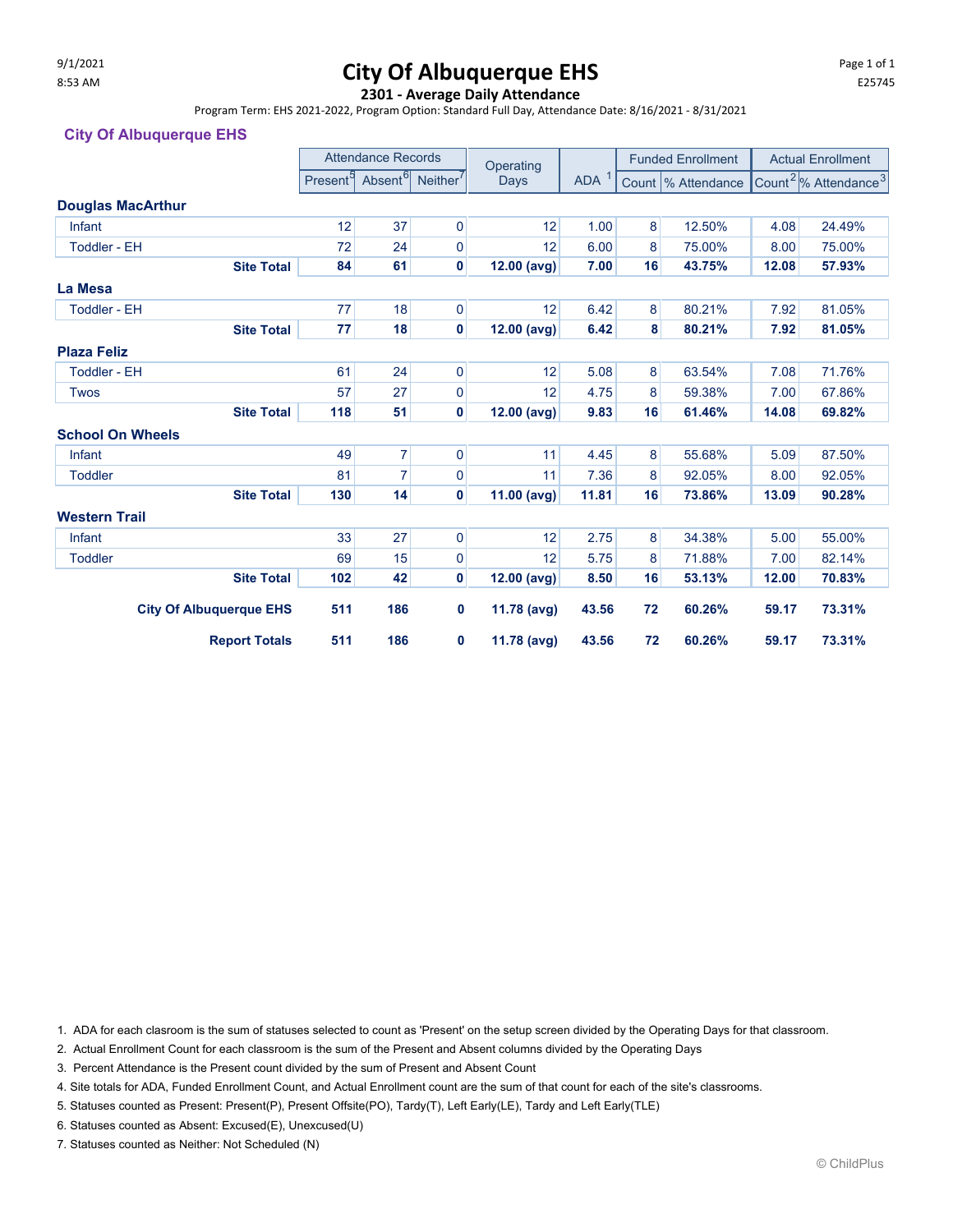#### **FAMILY AND COMMUNITY SERVICES DEPARTMENT EARLY HEADSTART PROGRAM - FY 2022 EXPENDITURE REPORT FEDERAL GRANT ( 3164020 ) July 31, 2021**

| <b>ACCOUNT</b>                 |               |             |               |                  |                |                         |                 |                |                 |                |              |            |                |                | <b>YTD</b>      | <b>REMAINING</b>   | %               |
|--------------------------------|---------------|-------------|---------------|------------------|----------------|-------------------------|-----------------|----------------|-----------------|----------------|--------------|------------|----------------|----------------|-----------------|--------------------|-----------------|
| <b>DESCRIPTION</b>             | <b>Budget</b> | <b>JULY</b> | <b>AUGUST</b> | <b>SEPTEMBER</b> |                | <b>OCTOBER NOVEMBER</b> | <b>DECEMBER</b> | <b>JANUARY</b> | <b>FEBRUARY</b> | <b>MARCH</b>   | <b>APRIL</b> | <b>MAY</b> |                | JUNE FINAL     | <b>EXPENSES</b> | <b>BALANCE</b>     | <b>EXPENDED</b> |
| Salaries and Wages             | 1,268,153.00  | 78.196.08   | 67.883.05     |                  |                |                         |                 |                |                 |                |              |            |                |                | 146.079.13      | 1,122,073.87       | 11.52%          |
| <b>Fringe Benefits</b>         | 600,954.00    | 33,797.05   | 27,005.90     |                  |                |                         |                 |                |                 |                |              |            |                |                | 60,802.95       | 540.151.05         | 10.12%          |
| <b>Total Personnel Costs</b>   | 1,869,107.00  | 111,993.13  | 94,888.95     | $\sim$           | $\sim$         | $\sim$                  | $\sim$          | $\sim$         | $\blacksquare$  | $\sim$         | $\sim$       | $\sim$     | $\sim$         | . .            | 206,882.08      | 1,662,224.92       | 11.07%          |
|                                |               |             |               |                  |                |                         |                 |                |                 |                |              |            |                |                |                 |                    |                 |
| <b>Supplies</b>                |               |             |               |                  |                |                         |                 |                |                 |                |              |            |                |                |                 |                    |                 |
| 522000-Supplies                | 27,500.00     | 363.18      |               |                  |                |                         |                 |                |                 |                |              |            |                |                | 363.18          | 27.136.82          | 1.32%           |
| 522032-Supplies-Food           | 10,000.00     |             |               |                  |                |                         |                 |                |                 |                |              |            |                |                |                 | 10,000.00          | $0.00\%$        |
| 522048-Supplies-Office         | 17,000.00     |             | 812.90        |                  |                |                         |                 |                |                 |                |              |            |                |                | 812.90          | 16.187.10          | 4.78%           |
| 522054-Supplies-Other          | 10,000.00     | 533.72      |               |                  |                |                         |                 |                |                 |                |              |            |                |                | 1,531.92        | 8,468.08           | 15.32%          |
| 522510-Travel - Local/In State |               |             | 198.20        |                  |                |                         |                 |                |                 |                |              |            |                |                |                 |                    | 0.00%           |
| 523410-License Renewals        |               |             | 800.00        |                  |                |                         |                 |                |                 |                |              |            |                |                |                 |                    | 0.00%           |
| <b>Total Supplies</b>          | 64,500.00     | 896.90      | 1,811.10      | $\sim$           | $\blacksquare$ | $\blacksquare$          | $\blacksquare$  | $\blacksquare$ | $\blacksquare$  | $\blacksquare$ | $\sim$       | $\sim$     |                | $\sim$         | 2.708.00        | 61.792.00          | 4.20%           |
|                                |               |             |               |                  |                |                         |                 |                |                 |                |              |            |                |                |                 |                    |                 |
| Other                          |               |             |               |                  |                |                         |                 |                |                 |                |              |            |                |                |                 |                    |                 |
| 521500-Utilities               | 3,500.00      |             |               |                  |                |                         |                 |                |                 |                |              |            |                |                | $\blacksquare$  | 3,500.00           | $0.00\%$        |
| 523800-Repairs & Mainten       | 8,476.00      | 370.58      | 371.21        |                  |                |                         |                 |                |                 |                |              |            |                |                | 741.79          | 7.734.21           | 8.75%           |
| 521000-Other service           | 15.500.00     |             |               |                  |                |                         |                 |                |                 |                |              |            |                |                |                 | 15.500.00          | 0.00%           |
| <b>Total Others</b>            | 27,476.00     | 370.58      | 371.21        | $\sim$           | $\blacksquare$ | $\sim$                  | $\sim$          | $\sim$         | $\sim$          | $\bullet$      | $\sim$       | $\sim$     | $\blacksquare$ | $\blacksquare$ | 741.79          | 26,734.21          | 2.70%           |
|                                |               |             |               |                  |                |                         |                 |                |                 |                |              |            |                |                |                 |                    |                 |
| Contractual                    |               |             |               |                  |                |                         |                 |                |                 |                |              |            |                |                |                 |                    |                 |
| 527500-Contractual (Traini     | 28,000.00     |             | 3,730.59      |                  |                |                         |                 |                |                 |                |              |            |                |                | 3,730.59        | 24,269.41          | 13.32%          |
| 520500-Contractual (Profe:     | 3.000.00      |             |               |                  |                |                         |                 |                |                 |                |              |            |                |                |                 | 3.000.00           | 0.00%           |
| <b>Total Contractual</b>       | 31,000.00     |             | 3,730.59      | $\blacksquare$   | $\blacksquare$ |                         | $\sim$          | $\sim$         |                 |                | $\sim$       | $\sim$     |                |                | 3,730.59        | 27,269.41          | 12.03%          |
|                                |               |             |               |                  |                |                         |                 |                |                 |                |              |            |                |                |                 |                    |                 |
| <b>GRAND TOTAL</b>             | 1,992,083.00  | 113,260.61  | ########      | $\blacksquare$   |                |                         |                 |                |                 |                |              |            |                |                | 214.062.46      | 1,778,020.54       | 10.75%          |
|                                |               |             |               |                  |                |                         |                 |                |                 |                |              |            |                |                |                 |                    |                 |
|                                |               |             |               |                  |                |                         |                 |                |                 |                |              |            |                |                |                 | Current %          | 10.75%          |
|                                |               |             |               |                  |                |                         |                 |                |                 |                |              |            |                |                |                 | <b>Should Be</b>   | 17%             |
|                                |               |             |               |                  |                |                         |                 |                |                 |                |              |            |                |                |                 | <b>Under spent</b> | 6%              |

**Possible reversion \$ 117,951.37**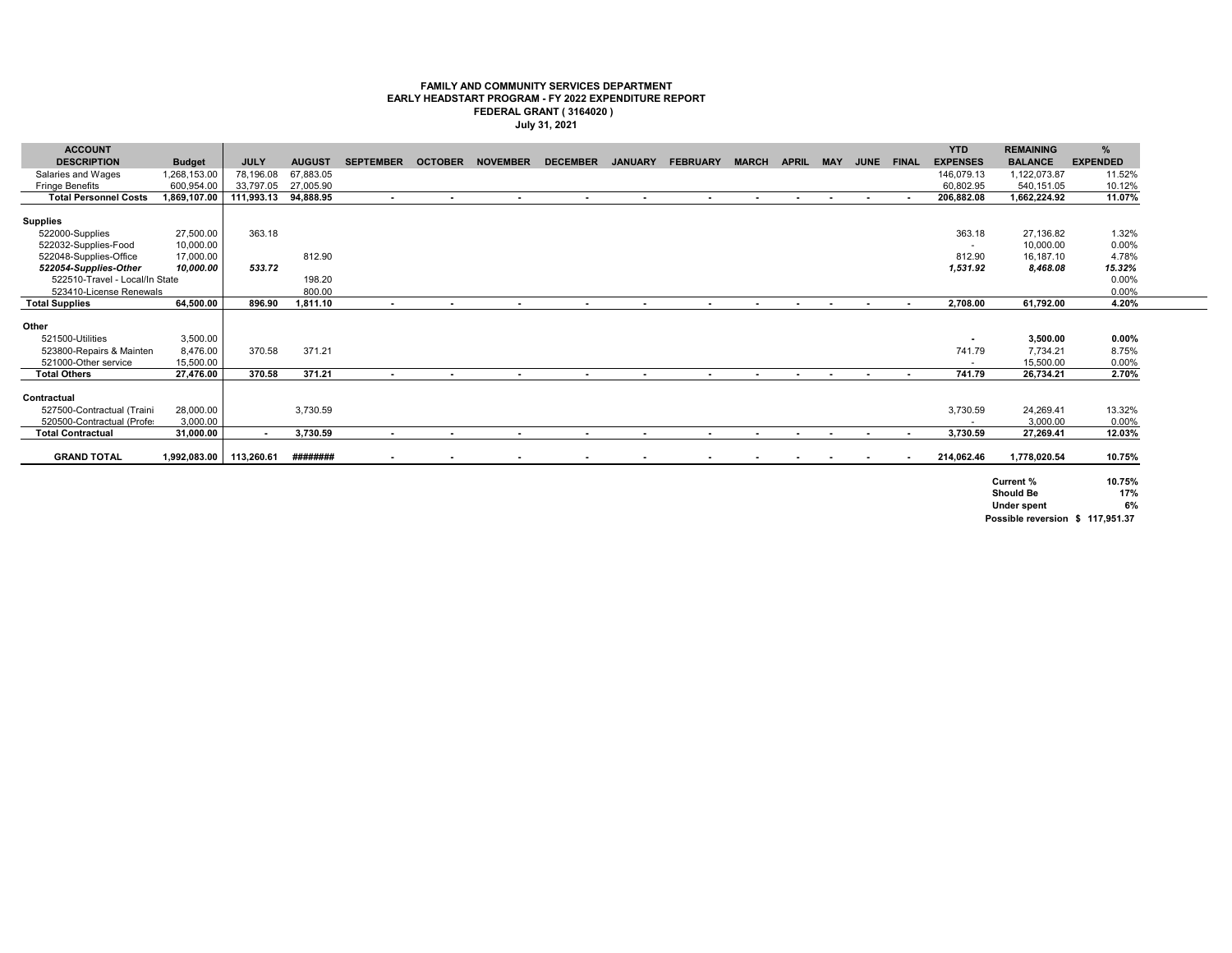#### **FAMILY AND COMMUNITY SERVICES DEPARTMENT EARLY HEADSTART PROGRAM - FY 2022 EXPENDITURE REPORT FEDERAL GRANT T&TA ( 3164021) July 31, 2021**

| <b>ACCOUNT</b>                            |               |             |               |                  |                |                          |                          |                |                          |              |                          |                          |             |                | <b>YTD</b>               | <b>REMAINING</b>              | %               |
|-------------------------------------------|---------------|-------------|---------------|------------------|----------------|--------------------------|--------------------------|----------------|--------------------------|--------------|--------------------------|--------------------------|-------------|----------------|--------------------------|-------------------------------|-----------------|
| <b>DESCRIPTION</b>                        | <b>Budget</b> | <b>JULY</b> | <b>AUGUST</b> | <b>SEPTEMBER</b> | <b>OCTOBER</b> | <b>NOVEMBER</b>          | <b>DECEMBER</b>          | <b>JANUARY</b> | <b>FEBRUARY</b>          | <b>MARCH</b> | <b>APRIL</b>             | <b>MAY</b>               | <b>JUNE</b> | <b>FINAL</b>   | <b>EXPENSES</b>          | <b>BALANCE</b>                | <b>EXPENDED</b> |
| 522520- Travel - Out Of State \$5,000.00  |               |             |               |                  |                |                          |                          |                |                          |              |                          |                          |             |                | $\overline{\phantom{a}}$ | 5,000.00                      | 0.00%           |
| Other                                     |               |             |               |                  |                |                          |                          |                |                          |              |                          |                          |             |                |                          |                               |                 |
| 523000-Training - General \$10,000.00     |               |             | 9,064.17      |                  |                |                          |                          |                |                          |              |                          |                          |             |                | 9,064.17                 | 935.83                        | 90.64%          |
| 521000-Other service                      | \$15,000.00   |             |               |                  |                |                          |                          |                |                          |              |                          |                          |             |                | 307.98                   | 14,692.02                     | 2.05%           |
| 522032-Supplies-Food                      |               | 199.98      |               |                  |                |                          |                          |                |                          |              |                          |                          |             |                |                          | $\sim$                        | 0.00%           |
| 523400-Dues And Memberships               |               | 44.00       |               |                  |                |                          |                          |                |                          |              |                          |                          |             |                |                          |                               | 0.00%           |
| 523410-License Renewals                   |               | 64.00       |               |                  |                |                          |                          |                |                          |              |                          |                          |             |                |                          |                               | 0.00%           |
| <b>Total Others</b>                       | \$25,000.00   | 307.98      | 9,064.17      |                  |                | $\overline{\phantom{a}}$ | $\overline{\phantom{a}}$ |                | $\overline{\phantom{a}}$ | $\sim$       | $\overline{\phantom{a}}$ | $\overline{\phantom{a}}$ |             | $\blacksquare$ | 9,372.15                 | 15,627.85                     | 37.49%          |
|                                           |               |             |               |                  |                |                          |                          |                |                          |              |                          |                          |             |                |                          |                               |                 |
| 527500-Contractual (Ttraininc \$14,906.00 |               |             |               |                  |                |                          |                          |                |                          |              |                          |                          |             |                |                          | 14,906.00                     | 0.00%           |
| <b>GRAND TOTAL</b>                        | \$44,906.00   | \$307.98    | \$9,064.17    | \$0.00           | \$0.00         | \$0.00                   | \$0.00                   | \$0.00         | \$0.00                   | \$0.00       | \$0.00                   | \$0.00                   | \$0.00      | \$0.00         | \$9.372.15               | \$35,533.85                   | 20.87%          |
|                                           |               |             |               |                  |                |                          |                          |                |                          |              |                          |                          |             |                |                          | Current %<br><b>Should Be</b> | 20.87%<br>17%   |

**Under spent -4% Possible reversion \$ (1,887.82)**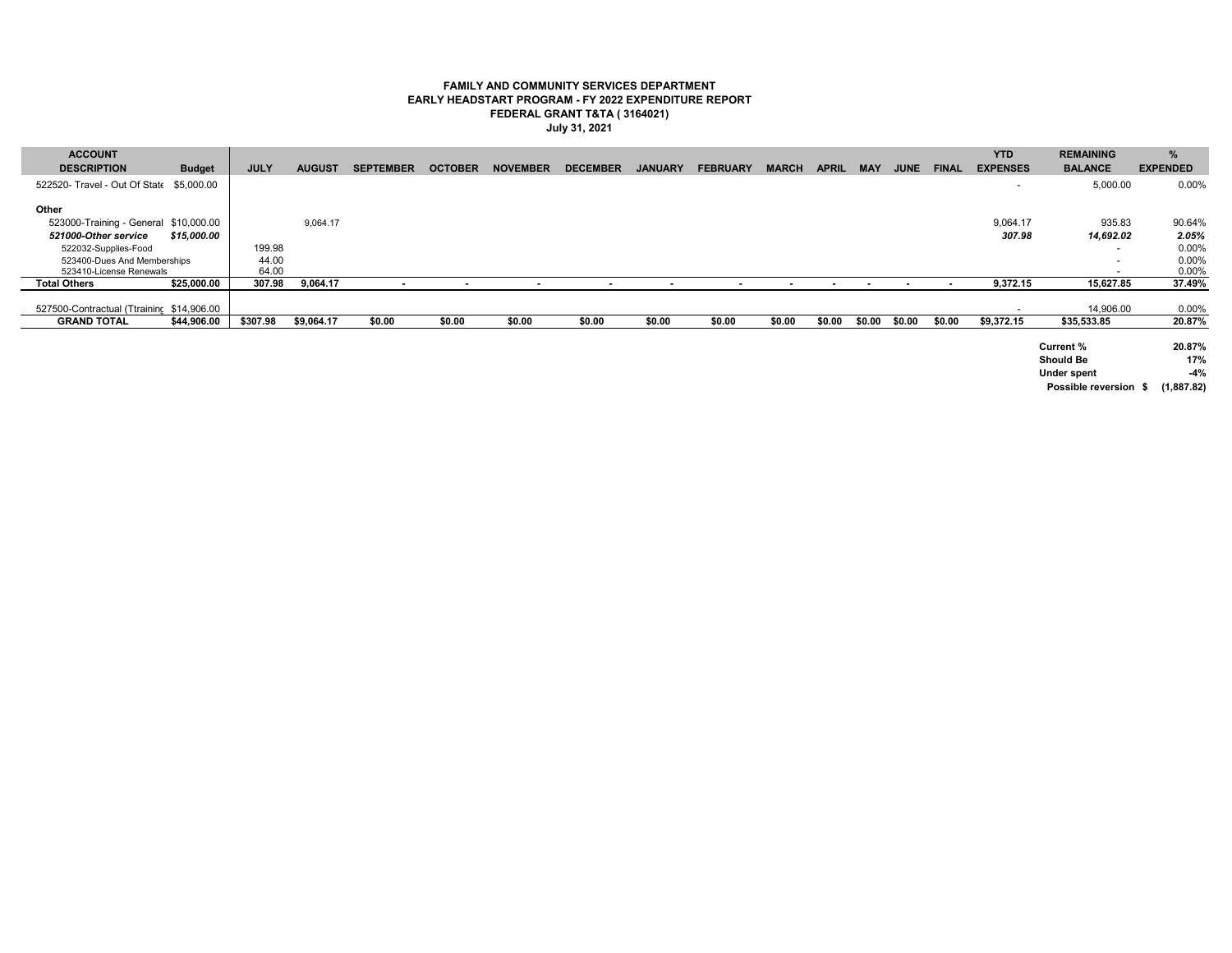#### **FAMILY AND COMMUNITY SERVICES DEPARTMENT EARLY HEADSTART PROGRAM - FY 2022 EXPENDITURE REPORT CITY MATCH (3164022) July 31, 2021**

| <b>ACCOUNT</b>                        |               |             |                          |                          |                |                 |                          |                          |                          |                          |                          |                            |                          |                          | <b>YTD</b>               | <b>REMAINING</b>               | $\frac{9}{6}$   |
|---------------------------------------|---------------|-------------|--------------------------|--------------------------|----------------|-----------------|--------------------------|--------------------------|--------------------------|--------------------------|--------------------------|----------------------------|--------------------------|--------------------------|--------------------------|--------------------------------|-----------------|
| <b>DESCRIPTION</b>                    | <b>Budget</b> | <b>JULY</b> | <b>AUGUST</b>            | <b>SEPTEMBER</b>         | <b>OCTOBER</b> | <b>NOVEMBER</b> | <b>DECEMBER</b>          | <b>JANUARY</b>           | <b>FEBRUARY</b>          | <b>MARCH</b>             | <b>APRIL MAY</b>         |                            | JUNE FINAL               |                          | <b>EXPENSES</b>          | <b>BALANCE</b>                 | <b>EXPENDED</b> |
| Salaries and Wages                    | 290,000.00    | 11,476.72   | 9,857.84                 |                          |                |                 |                          |                          |                          |                          |                          |                            |                          |                          | 21,334.56                | 268,665.44                     | 7.36%           |
| <b>Fringe Benefits</b>                | 130,495.00    | 6,056.99    | 4,812.36                 |                          |                |                 |                          |                          |                          |                          |                          |                            |                          |                          | 10,869.35                | 119,625.65                     | 8.33%           |
| <b>Total Personnel Costs</b>          | 420,495.00    | 17,533.71   | 14,670.20                |                          | $\sim$         |                 | $\sim$                   | $\sim$                   | $\sim$                   | <b>Contract Contract</b> |                          | the company of the company | <b>Contract Contract</b> | $\sim$ 100 $\pm$         | 32,203.91                | 388.291.09                     | 7.66%           |
|                                       |               |             |                          |                          |                |                 |                          |                          |                          |                          |                          |                            |                          |                          |                          |                                |                 |
| <b>Supplies</b>                       |               |             |                          |                          |                |                 |                          |                          |                          |                          |                          |                            |                          |                          |                          |                                |                 |
| 522000-Supplies                       | 24,000.00     |             |                          |                          |                |                 |                          |                          |                          |                          |                          |                            |                          |                          | $\sim$                   | 24,000.00                      | 0.00%           |
| 522032-Supplies-Food                  | 13,000.00     |             |                          |                          |                |                 |                          |                          |                          |                          |                          |                            |                          |                          | $\sim$                   | 13,000.00                      | 0.00%           |
| 522048-Supplies-Office                | 24,750.00     |             |                          |                          |                |                 |                          |                          |                          |                          |                          |                            |                          |                          | $\overline{a}$           | 24,750.00                      | 0.00%           |
| 522054-Supplies-Other                 | 12,000.00     |             |                          |                          |                |                 |                          |                          |                          |                          |                          |                            |                          |                          | 390.47                   | 11,609.53                      | 3.25%           |
| 522060-Supplies-Postage/Freight       |               | 42.15       |                          |                          |                |                 |                          |                          |                          |                          |                          |                            |                          |                          |                          | $\sim$                         | 0.00%           |
| 522510-Travel-Local/In State          |               | 1.22        | 347.10                   |                          |                |                 |                          |                          |                          |                          |                          |                            |                          |                          |                          |                                | 0.00%           |
| <b>Total Supplies</b>                 | 73.750.00     | 43.37       | 347.10                   | $\overline{\phantom{a}}$ |                | $\sim$          | $\sim$                   | $\sim$                   | $\sim$                   | $\sim$                   | $\sim$                   | $\sim$                     | $\sim$                   | $\sim$                   | 390.47                   | 73,359.53                      | 0.53%           |
|                                       |               |             |                          |                          |                |                 |                          |                          |                          |                          |                          |                            |                          |                          |                          |                                |                 |
| Other                                 |               |             |                          |                          |                |                 |                          |                          |                          |                          |                          |                            |                          |                          |                          |                                |                 |
| 521500-Utilities                      | 1,000.00      |             |                          |                          |                |                 |                          |                          |                          |                          |                          |                            |                          |                          | $\overline{\phantom{a}}$ | 1,000.00                       | $0.00\%$        |
| 523800-Repairs & Maintenand           | 8,000.00      |             |                          |                          |                |                 |                          |                          |                          |                          |                          |                            |                          |                          |                          | 8,000.00                       | 0.00%           |
| <b>Total Others</b>                   | 9.000.00      | $\sim$      | $\sim$                   | $\sim$                   | $\sim$         | $\sim$          | $\sim$                   | $\sim$                   | $\sim$                   | $\sim$                   | $\sim$                   | $\sim$                     | $\sim$                   | $\overline{\phantom{a}}$ | $\sim$                   | 9,000.00                       | 0.00%           |
|                                       |               |             |                          |                          |                |                 |                          |                          |                          |                          |                          |                            |                          |                          |                          |                                |                 |
| <b>Internal Service</b>               |               |             |                          |                          |                |                 |                          |                          |                          |                          |                          |                            |                          |                          |                          |                                |                 |
| 594031 Vehicle Maintenance            |               |             |                          |                          |                |                 |                          |                          |                          |                          |                          |                            |                          |                          | $\overline{\phantom{a}}$ | $\overline{\phantom{a}}$       | 0.00%           |
| 594041 Vehicle Mntc-Fuels             |               |             |                          |                          |                |                 |                          |                          |                          |                          |                          |                            |                          |                          | $\sim$                   | $\sim$                         | 0.00%           |
| <b>Total Internal Service Charges</b> | $\sim$        | $\sim$      | $\overline{\phantom{a}}$ | $\sim$                   | $\sim$         | $\sim$          | $\sim$                   | $\sim$                   | $\sim$                   | $\sim$                   | $\sim$                   | $\sim$                     | $\sim$                   | $\sim$                   | $\sim$                   | $\overline{\phantom{a}}$       | 0.00%           |
|                                       |               |             |                          |                          |                |                 |                          |                          |                          |                          |                          |                            |                          |                          |                          |                                |                 |
| <b>GRAND TOTAL</b>                    | 503,245.00    | 17,577.08   | 15,017.30                | $\sim$                   | $\sim$         |                 | $\overline{\phantom{a}}$ | $\overline{\phantom{a}}$ | $\overline{\phantom{a}}$ | $\sim$                   | $\overline{\phantom{a}}$ | $\sim$                     | $\sim$                   | $\overline{\phantom{a}}$ | 32,594.38                | 470,650.62                     | 6.48%           |
|                                       |               |             |                          |                          |                |                 |                          |                          |                          |                          |                          |                            |                          |                          |                          |                                |                 |
|                                       |               |             |                          |                          |                |                 |                          |                          |                          |                          |                          |                            |                          |                          |                          | Current %                      | 6.48%           |
|                                       | 503,245.00    |             |                          |                          |                |                 |                          |                          |                          |                          |                          |                            |                          |                          |                          | <b>Should Be</b>               | 17%             |
|                                       | 44,906.00     |             |                          |                          |                |                 |                          |                          |                          |                          |                          |                            |                          |                          |                          | <b>Under spent</b>             | 10%             |
|                                       |               |             |                          |                          |                |                 |                          |                          |                          |                          |                          |                            |                          |                          |                          | Doscible reversion C 51 770 70 |                 |

**Possible reversion \$ 51,279.79**